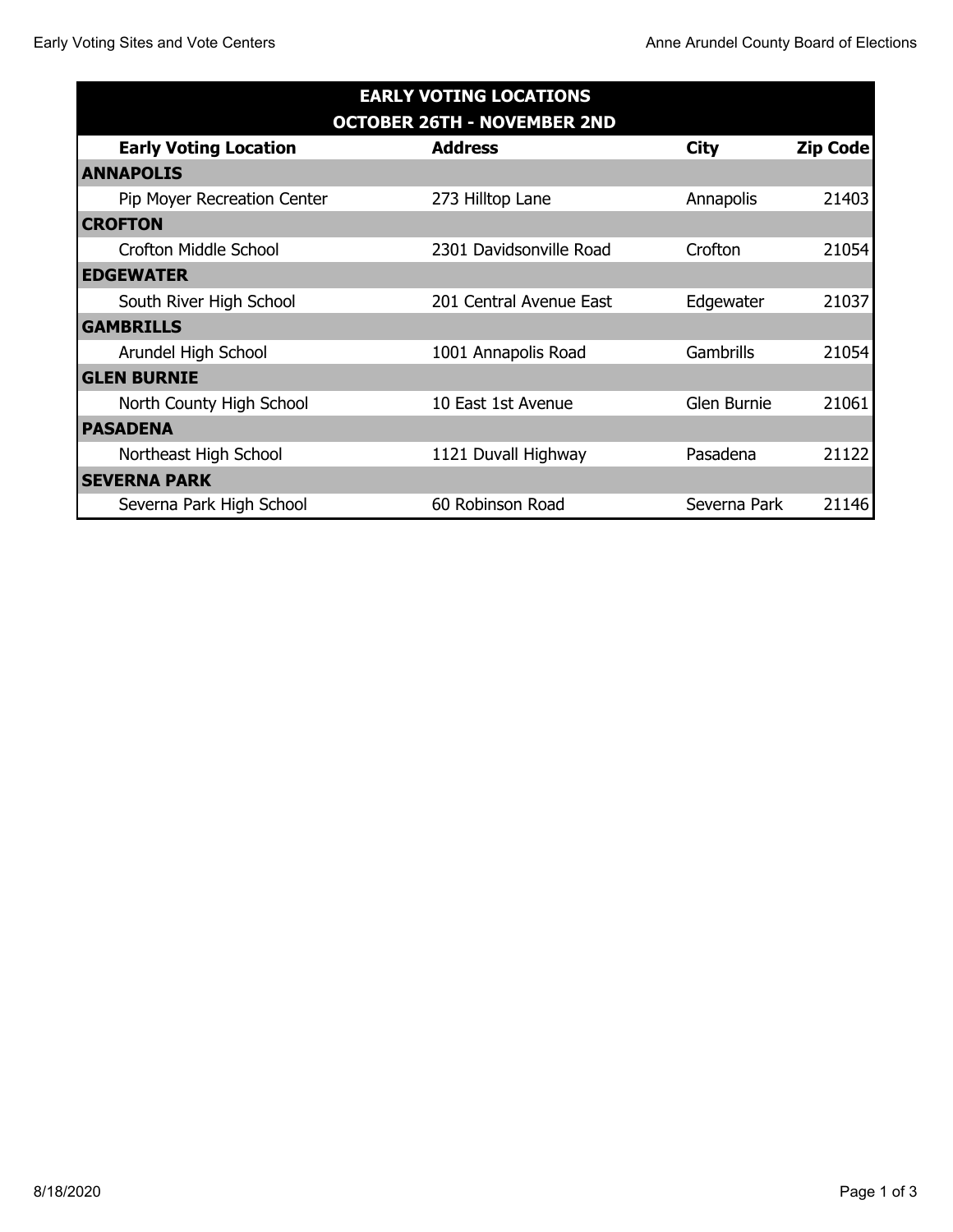| <b>NOVEMBER 3, 2020 VOTE CENTER LOCATIONS</b>          |                                      |                      |                 |  |  |  |
|--------------------------------------------------------|--------------------------------------|----------------------|-----------------|--|--|--|
| <b>Vote Center Location</b>                            | <b>Address</b>                       | <b>City</b>          | <b>Zip Code</b> |  |  |  |
| <b>ANNAPOLIS</b>                                       |                                      |                      |                 |  |  |  |
| Annapolis High School                                  | 2700 Riva Road                       | Annapolis            | 21401           |  |  |  |
| <b>Bates Middle School</b>                             | 701 Chase Street                     | Annapolis            | 21401           |  |  |  |
| Broadneck High School                                  | 1265 Green Holly Drive               | Annapolis            | 21409           |  |  |  |
| Pip Moyer Recreation Center                            | 273 Hilltop Lane                     | Annapolis            | 21403           |  |  |  |
| Rolling Knolls Elementary School                       | 1985 Valley Road                     | Annapolis            | 21401           |  |  |  |
| <b>ARNOLD</b>                                          |                                      |                      |                 |  |  |  |
| Magothy River Middle School                            | 241 Peninsula Farm Road #1052 Arnold |                      | 21012           |  |  |  |
| <b>BROOKLYN PARK</b>                                   |                                      |                      |                 |  |  |  |
| Brooklyn Park Middle School                            | 200 Hammonds Lane                    | <b>Brooklyn Park</b> | 21225           |  |  |  |
| <b>CROFTON</b>                                         |                                      |                      |                 |  |  |  |
| Crofton Elementary School                              | 1405 Duke of Kent Drive              | Crofton              | 21054           |  |  |  |
| <b>Crofton Middle School</b>                           | 2301 Davidsonville Road              | Crofton              | 21054           |  |  |  |
| <b>EDGEWATER</b>                                       |                                      |                      |                 |  |  |  |
| South River High School                                | 201 Central Avenue East              | Edgewater            | 21037           |  |  |  |
| <b>FORT MEADE</b>                                      |                                      |                      |                 |  |  |  |
| Meade High School                                      | 1100 Clark Road                      | <b>Ft Meade</b>      | 20755           |  |  |  |
| <b>GAMBRILLS</b>                                       |                                      |                      |                 |  |  |  |
| Arundel High School                                    | 1001 Annapolis Road                  | Gambrills            | 21054           |  |  |  |
| <b>GLEN BURNIE</b>                                     |                                      |                      |                 |  |  |  |
| Corkran Middle School                                  | 7600 Quarterfield Road               | Glen Burnie          | 21061           |  |  |  |
| Glen Burnie High School                                | 7550 Baltimore Annapolis Blvd        | Glen Burnie          | 21060           |  |  |  |
| Marley Middle School                                   | 10 Davis Court                       | Glen Burnie          | 21060           |  |  |  |
| North County High School                               | 10 East 1st Avenue                   | Glen Burnie          | 21061           |  |  |  |
| Solley Elementary School                               | 7608 Solley Road                     | Glen Burnie          | 21060           |  |  |  |
| <b>HANOVER</b>                                         |                                      |                      |                 |  |  |  |
| Chesapeake Science Point Charter School 7321 Pkwy Dr S |                                      | Hanover              | 21076           |  |  |  |
| <b>HARWOOD</b>                                         |                                      |                      |                 |  |  |  |
| Southern High School                                   | 4400 Solomons Island Road            | Harwood              | 20776           |  |  |  |
| <b>LAUREL</b>                                          |                                      |                      |                 |  |  |  |
| <b>Brock Bridge Elementary School</b>                  | 405 Brock Bridge Road                | Laurel               | 20724           |  |  |  |
| <b>LOTHIAN</b>                                         |                                      |                      |                 |  |  |  |
| Southern Middle School                                 | 5235 Solomons Island Road            | Lothian              | 20711           |  |  |  |
| <b>MILLERSVILLE</b>                                    |                                      |                      |                 |  |  |  |
| Millersville Elementary School                         | 1601 Millersville Road               | Millersville         | 21108           |  |  |  |
| Old Mill High School                                   | 600 Patriot Lane                     | Millersville         | 21108           |  |  |  |